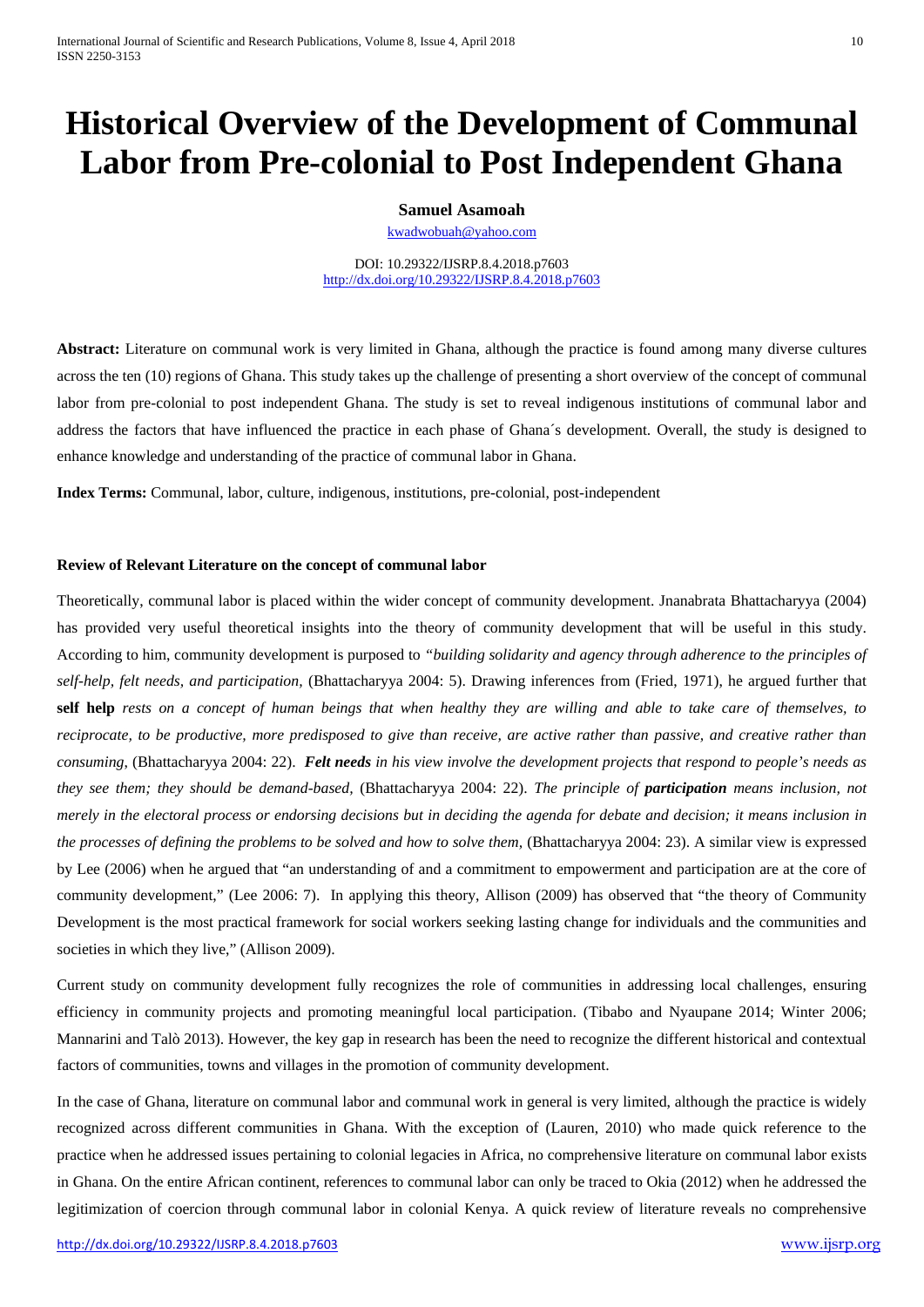account on communal labor in Ghana. This study is designed to address this academic gap by tracing the history of the practice in each phase of Ghana´s development.

#### **Historical overview of the concept of communal labor in Ghana**

The practice where community members come together to accomplish a particular task in the general interest of the community is an age-old phenomenon across many cultures around the world. In Ghana, communal work has been very instrumental to the country´s developmental process. The practice is traced to the pre-colonial, colonial and post-independent period.

Before the arrival of the Europeans in the Gold-Coast, the various ethnic groups and tribes in various towns and villages were governed under the authority of traditional chiefs popularly called *Omanhene* or *Odikro.* (Amoatia 2010). In the 1870s for instance, the political geography of Ghana was divided into local Kingdoms through dependent and independent chiefdoms. (Gareth 2007). The local chiefs during this era played significant roles in the governance of the communities. Inclusive of the legislative, executive and judicial powers possessed by the traditional chiefs, they were equally responsible for the total development of the communities. As a result, they mobilized their entire communities to perform communal duties for the common good of all.

The day set aside for communal work usually began with a dawn broadcast by a traditional public announcer, "*gong gong beater*" who under the authority of the chief summons all community members to communal duty. (Yankah 2016). Upon hearing the sound of traditional instruments such as double bell, "*gong gong/dawuro"* or "*talking drums"*, the entire community was obliged by custom and tradition to assemble at the chief´s palace, "*Ahenfie*" or the main village centre to carry out communal duties. The entire community freely and willingly cleared community fields, cleaned the environment, built bridges, weeded foot-paths, constructed public toilets, bore-holes and dealt with socio-cultural and economic issues that affected the general welfare of the community.

In the study of informal institutions and citizenship in rural Africa, MacLean (2010) recounts how in some Ghanaian villages the chief and local unit committee members organized themselves to aid government rural electrification project and provided labor for the construction of public school building and prepared for funerals in the villages. (MacLean 2010:211). Such gatherings were always climaxed by drumming and dancing, singing of traditional folk songs and people eating from the same bowl after a hard day´s work. The youth in particular, after communal duty will gather music instruments be it in the form of stones, sticks, cutlasses, drums et cetera, and make music to entertain themselves and the entire community. The Akans, for instance, formed their respective groups popularly called "*Asafo*" as a defensive force to repel all internal and external forces of the community. The Asafo group which was compulsory for all young men of the community was also used by the chiefs as important channel for community mobilization and development related activities. Some of the Asafo groups have survived the test of time and continue to play significant roles in traditional festivals among the Akans in Ghana. (Acquah *et al* 2014).

In the subsistence driven economy occupied by settler and peasant farmers (see Gareth 2010), the traditional chiefs in the precolonial era possessed enormous authority to summon all subjects to engage in communal work without much difficulty and hesitation. However, with the imposition of colonial rule in British West Africa and the introduction of the "indirect rule" system by the British colonial administration in the Gold-Coast, the legitimacy of the traditional chiefs was weakened. Olaoluwa (2006) in the study of chieftaincy in Ghana succinctly argues that *"in some African societies, chieftaincy- the pre-colonial institution of governance with judicial, legislative and executive powers did not survive colonial and post colonial rule"*. (Olaoluwa 2006:730).

In Ghana´s account, the Bond of 1844 in particular, marked the period in which official power was transferred from the traditional authorities especially the Fante and other local chiefs in the Gold-Coast to the British colonial administration. This treaty in particular legally obliged the local chiefs to transfer serious crimes committed by the local people to the British. (*Miller et al* 2009). Although, some traditional rulers were used to implement colonial policies and sustain British colonial dominance in the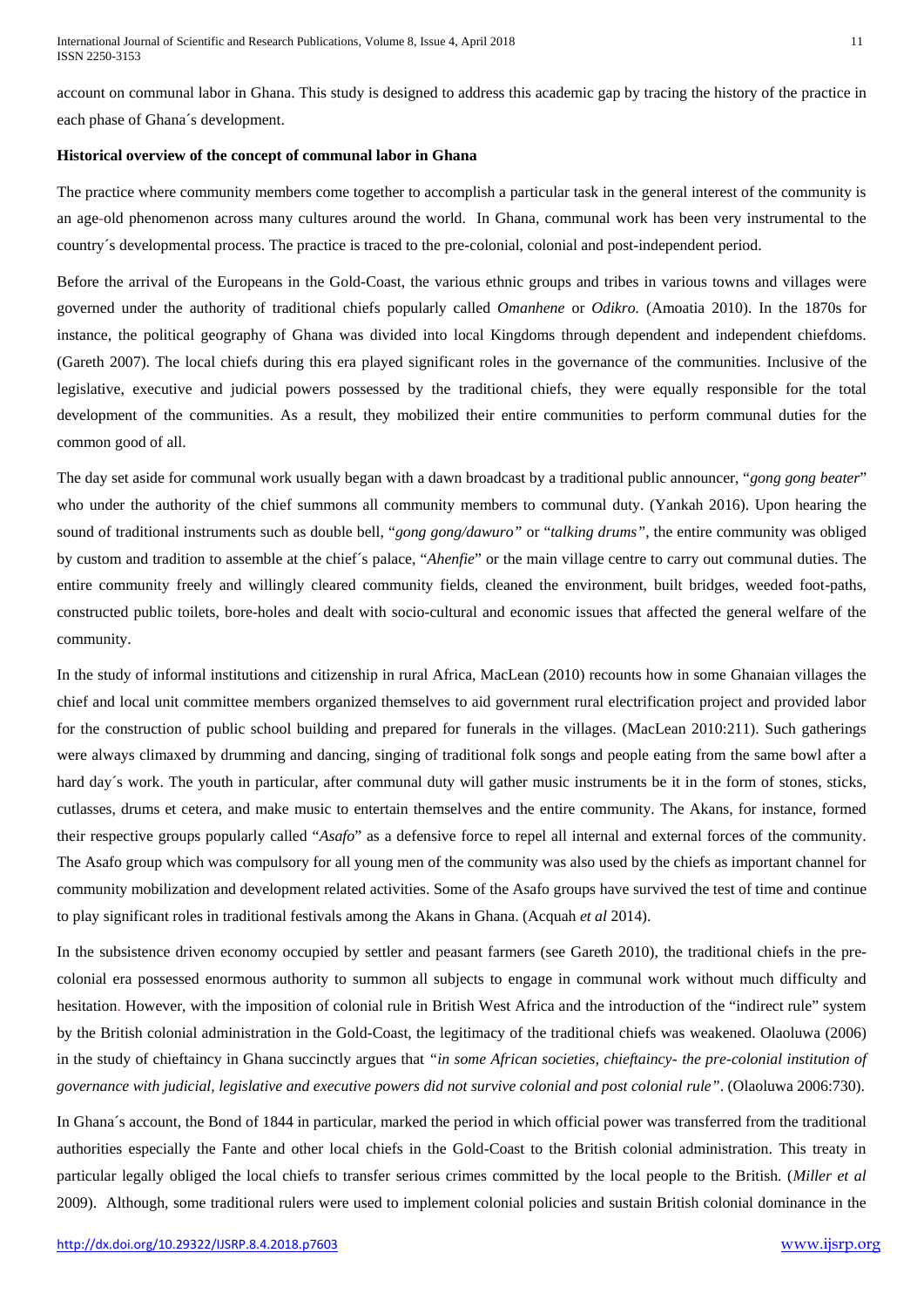era of indirect rule system, the chiefs had no longer absolute command to mobilize their subjects for communal duties. It is worthy of note that some of the traditional chiefs who became collaborators or intermediaries of the new colonial authority no longer served the interest of their local people. With their new role, the chiefs had to act in the interest of their new colonial masters. (Oquaye 2004).

According to Gareth (2010), colonial rule introduced a new semi-capitalist economy which was driven by settler plantation and peasant colonies. It is argued further that the introduction of this new economic model led to force recruitment of labor to work either for the state or for the newly established enterprises (Gareth 2010: 11-32). This account among other factors influenced the practice of communal labor under the new colonial authority and leadership. Unfortunately, this account of history remains unexplored in the academic discourse. The commitment by which the people of Gold Coast came together to contribute to the development of their communities and addressed emerging challenges was largely affected. New rules and regulations were established in the performance of communal work in the Gold-Coast. Broadly, it is observed that the change of authority changed the governance structure and this had some effects on traditional authority and the way communities were organized and governed. His Majesty Osagyefo Amoatia Ofori Panin (2010) observes that with the imposition of colonial rule, *"the political governance of the nation-state transformed overnight from a familiar customary based one to a strange distant controlled one*." (Amoatia 2010: 3).

In the course of time, the people of Gold-Coast including the traditional chiefs developed general discontent and resistance to the colonial system of administration and asked for self-rule. (Howard 1999). The discontent spread across the country and this later became a nationwide struggle for freedom and independence. (Okyere 2000). The struggle for self rule sometimes led to violent conflicts between the local people on the one hand and the British colonial administrators on the other hand. (Sampson 2016; Konadu 2016; Gocking 2016). During the struggle for freedom and independence, the traditional chiefs and elders of the various ethnic groups and tribes played instrumental roles in the process. The local chiefs supported their political leaders and urged them to continue with the political struggle for self rule. (Howard 1999). A number of several ethnic based groups, some very violent in nature were formed to kick against the British rule. (Oquaye 2004). The ethnic based groups were later transformed into ethnic based political parties which later became a formidable force in the independence struggle. Finally, on the 6<sup>th</sup> March 1957, Ghana became the first country in Anglophone West Africa to gain independence from the British (Okyere 2000). On the 1<sup>st</sup> of July 1960, Ghana finally became a republican state which gave the country the right to elect its own head of state (Oquaye 2004). The transfer of political authority from the British to the people of Ghana was well celebrated by Ghanaian nationals and other countries across the world.

#### **The state of communal labor in post-independent Ghana**

Ghana became a constitutional democracy at the time of independence but descended into authoritarianism in the 1960s (Boadi and Brobbey 2012). Ghana´s post-independence account is fully characterized by several coup attempts. In particular, the period of 1957 and 1981 were full of intense political competitions which were marked by several coup de tats interfering with civilian rule, (Ayensu and Darkwa 2006). Finally, in 1992 Ghana was ushered into the fourth republic with the establishment of the 1992 Republican Constitution<sup>[1](#page-0-0)</sup> and has since maintained democratic stability for the past twenty-four years. So far, the country has gone through six (6) successful and relatively peaceful elections. Ghana's democratic rating has gone up among electoral observers across the world and has been touted as an established democratic example worthy of emulation in Africa. However, Ghana´s democratic stability has not come without numerous socio-economic challenges which have broadly been blamed on bad governance.

<span id="page-2-0"></span> $1$ <sup>1</sup> The 1992 Constitution of the Republic of Ghana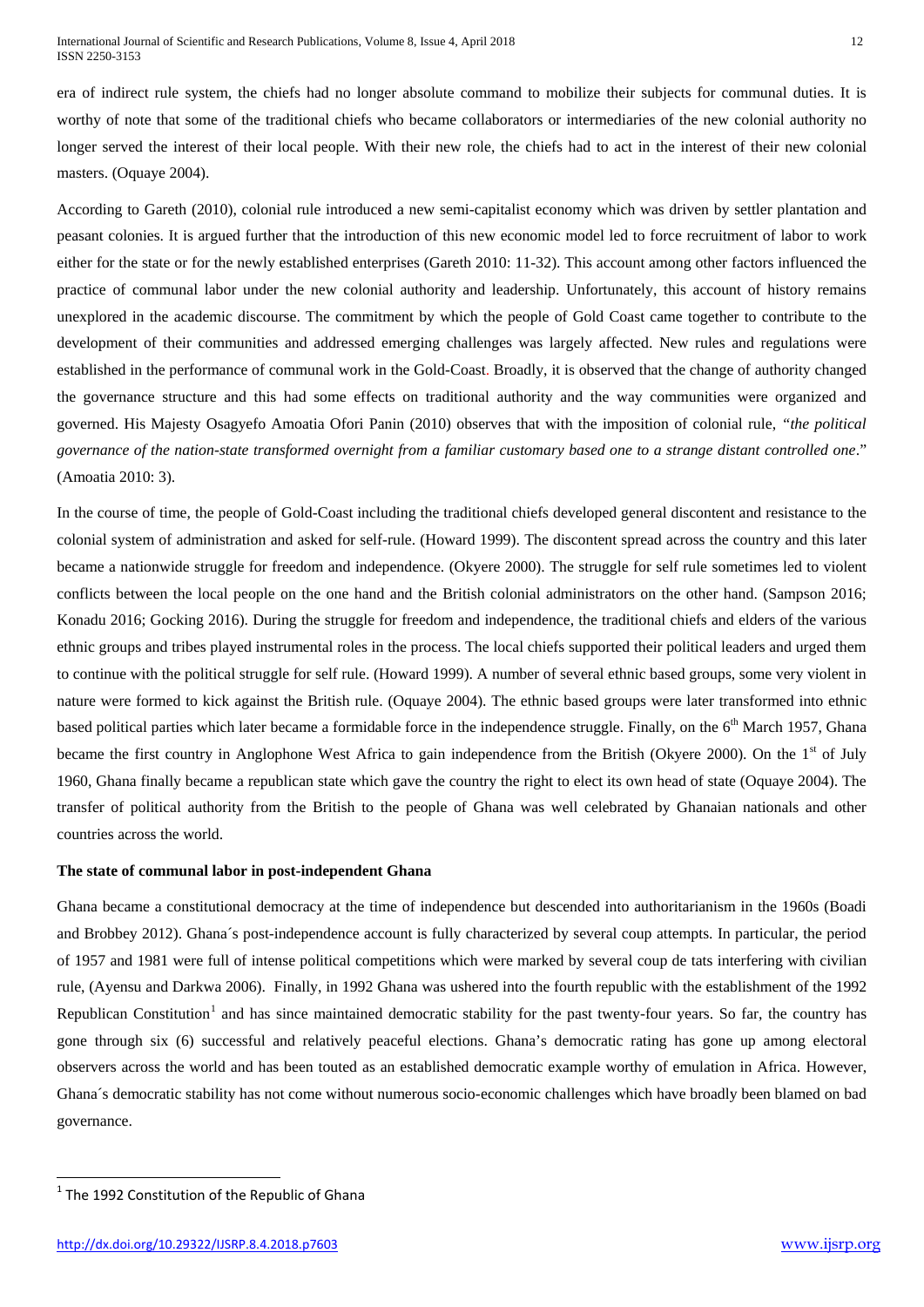International Journal of Scientific and Research Publications, Volume 8, Issue 4, April 2018 13 ISSN 2250-3153

During the pre-colonial and colonial era, communal labor played an integral role in supporting the rural and colonial economies of Ghana. After Ghana gained independence on the  $6<sup>th</sup>$  of March 1957, very little is said about the practice. Even in the era of sustainable development, not much has been discussed about the relevance of communal work in Ghana. Mobilizing people for communal work has become a challenging exercise. There is general apathy among Ghanaians in the performance of communal duties in both rural and urban communities. Attendance has been generally poor and unfortunately able-bodied young men and women stand aloof, leaving few elderly men to carry out communal duties in the various rural and urban communities. Also, the few community residents who attend communal labor are not well organized and coordinated. In most cases, participants do not know the specific duties they are required to perform during communal exercises. In the post-independence era, very little is known about the institutions that are responsible for mobilizing people for communal work. According to the Local Government Act 1993 (Act 462) and the Local Government Service Act, 2003, Act 656, the district assemblies are required to collaborate with the various associations, organizations and individuals at the local level in planning, coordinating and implementing development programmes at the community level. Further, it is observed that the new Local Governance Act, 2016, Act 936 makes similar assertion by calling on local districts to collaborate closely with community stakeholders to ensure the execution of local development projects. Unfortunately, these calls have not been given the necessary attention it deserves by both district authorities and community members due to growing community apathy. In fact, the legitimacy as well as the capacity of the district assemblies to mobilize people and coordinate communal labor activities in the communities remain unknown and unaddressed.

Additionally, national development policy framework has not adequately recognized the relevance of communal work to the development of Ghana and therefore the practice seems to be gradually dying off in the Ghanaian society. The National Sanitation  $Day<sup>2</sup>$  $Day<sup>2</sup>$  $Day<sup>2</sup>$  which is an initiative by the Government of Ghana to mobilize community members to clean communities from filth is faced with many challenges especially in the area of community participation. Another prevailing challenge is the lack of clarity in the performance of communal work. In some instances, community residents who attend communal labor are left to decide on their own the specific task they are assigned to perform. Further, there seem to be no ramification for community residents who fail to perform communal duties in Ghana. This study is of the view that lack of scientific approach to find out from community residents themselves on the factors that have accounted for the present state of communal labor remain a challenge and should be addressed.

In this brief account of history, communal labor which has been a long term sustainable development practice in Ghana has no comprehensive written account in academic discourse. The lack of comprehensive literature to explain the relevance of communal labor to national development has equally not contributed to the development of this field and therefore has denied Ghana from obtaining the needed benefits from the practice. The study is set to address these challenges by providing comprehensive literature on communal labor from pre-colonial to post independent period.

#### **Conclusion**

The practice of communal labor has been very instrumental to the country´s developmental process. Unfortunately, national development policy framework has not adequately recognized and captured the relevance of communal work to the development of Ghana and therefore the practice seems to gradually dying off in the Ghanaian society. In the era of sustainable development, there is no better way to sustain national development than the practice of communal labor. It is recommended that the Government of Ghana integrates this practice into the country´s national development policy framework to inspire its young population to contribute to national development.

<sup>&</sup>lt;sup>2</sup> http://www.ghana.gov.gh/index.php/media-center/news/128-ghanaians-should-see-sanitation-day-as-national-duty-lgwu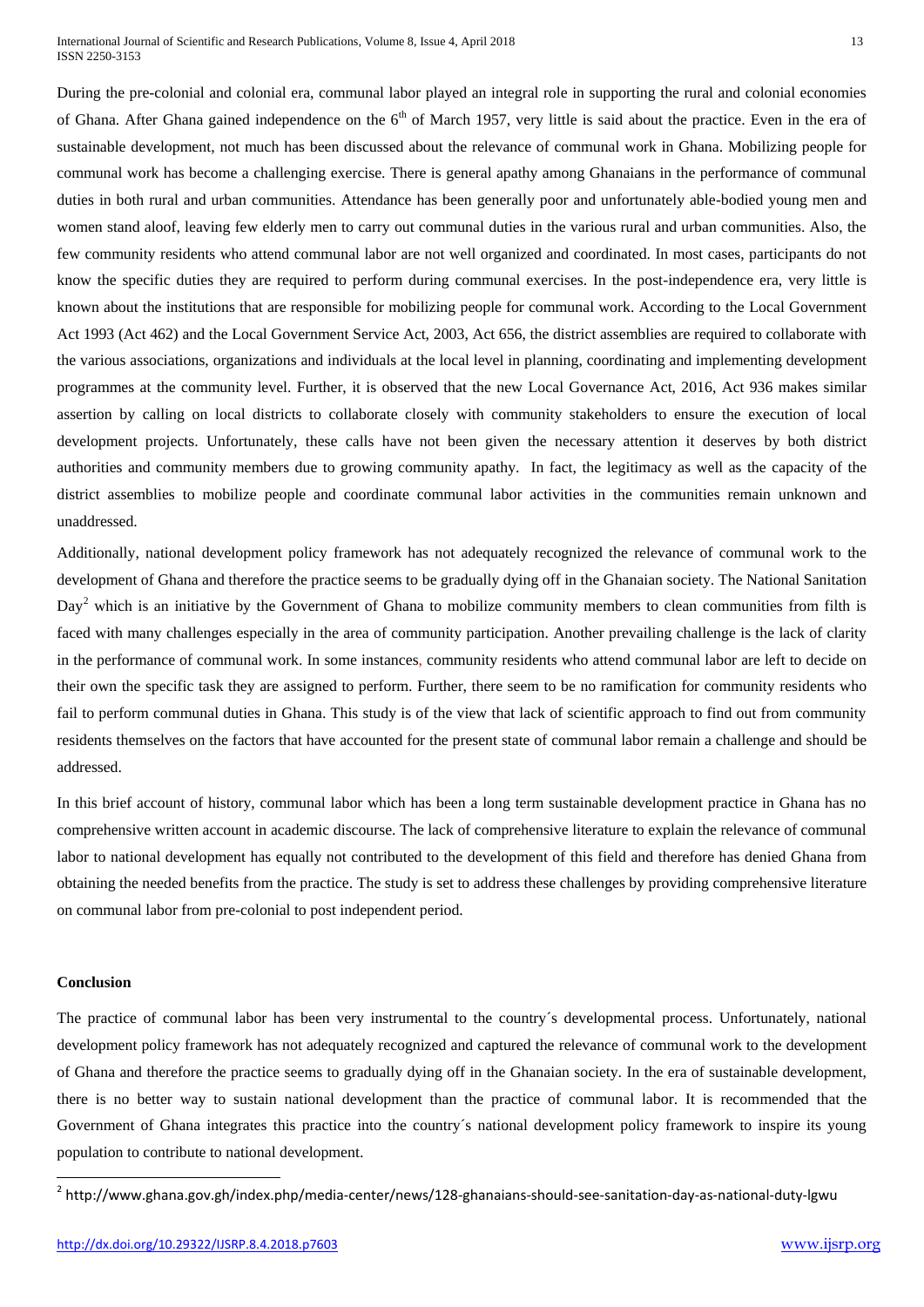#### **References**

Acquah, E.O, Amuah J.A and Annan J.F. 2014. "*The Contextual and Performance Dimensions of Asafo music from the perspective of annual Akwambo festival*." International Journal of African Society Cultures and Traditions Vol.2, No.2. (June): 50-60

Allison, T. (2009), C*ommunity Development Theory and Practice: Bridging the divide between 'Micro' and 'Macro' levels of Social Work*. A paper presented at the North American Association of Christians in Social Work, Indianapolis, USA.

Amoatia, O.P. 2010. *Chiefs and Traditional Authorities and their Role in the Democratic Order and Governance*. Accra: IEA

Ayensu, K. B. and Darkwa, S. N. (2006), *Business of Parliament: How our Parliament Functions*, Accra: Sub-Sahara Africa.

Bhattacharyya, J. (2004), *Theorizing Community Development: In Resident Attitudes toward a Proposed Limestone Quarry*, Journal of the Community Development Society, March 2004.

Boadi, G. and Brobbey, V. (2012), *Countries on the Crossroads*, Ghana Center for Democratic Development (CDD, Ghana), Accra

Gareth, A. 2010. *African Economic Development and Colonial Legacies*. International Development Policy. Available at http://poldvev.revues.org. Accessed 20.01.2017.

Gareth, A. 2007. Labor and Land in Ghana: From slavery to free labor in Asante, 1807-1956. Rochester: Rochester University Press.

Ghana, *Local Government Act 1993, Act 462*, Accra

Ghana, *Local Government Service Act, 2003, Act 656*, Accra

Ghana, *Local Governance Act, 2016, Act 936*, Accra

Ghana, the *1992 Constitution of the Republic of Ghana*, Accra

Gocking, R. S. 2016. The History of Ghana. Eds. Frank W. Thackeray and John E. Findling. London: Greenwood Press.

Goel, M. Lal. 1988. *Political Science Research Method*. Iowa: Iowa State University Press.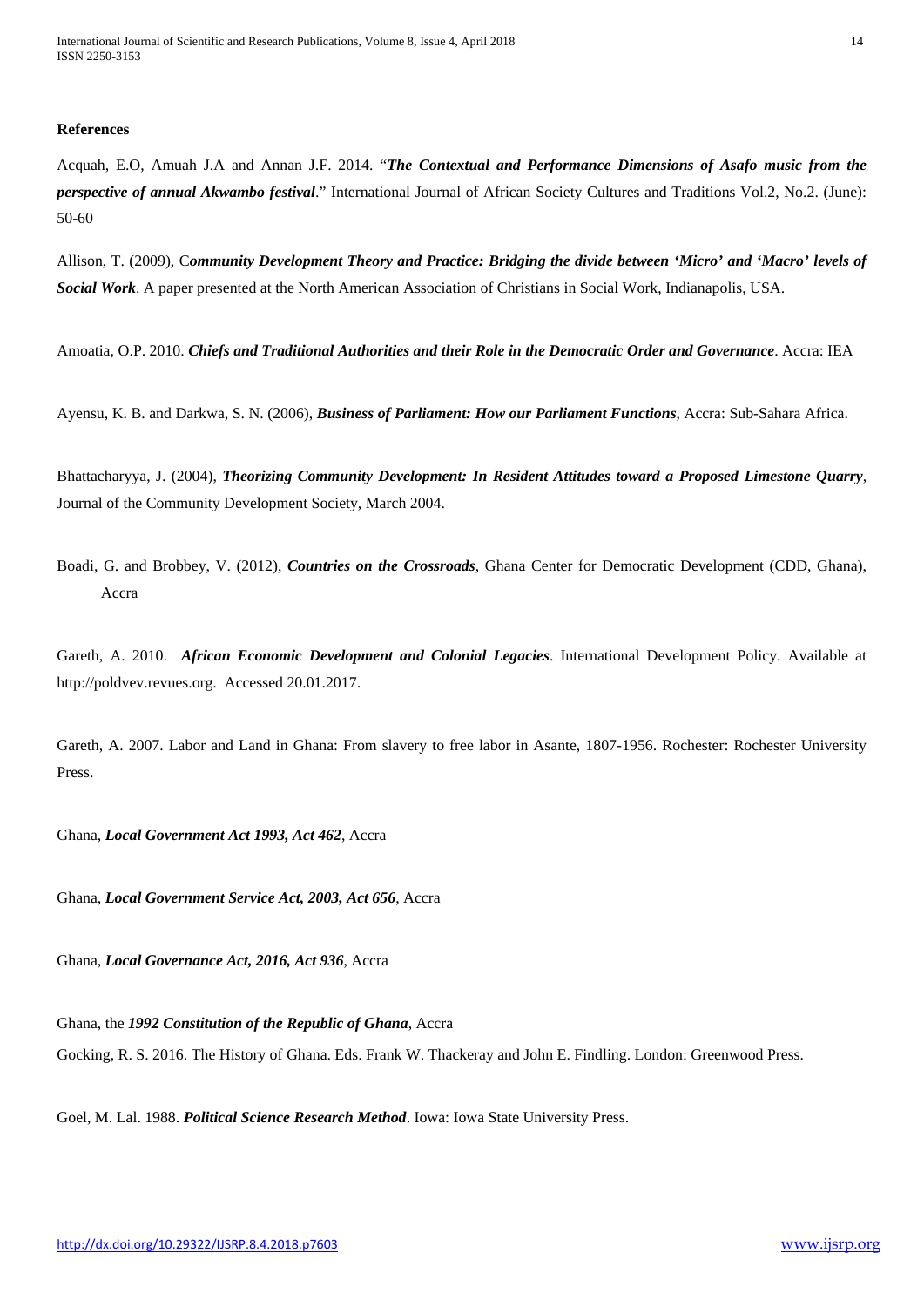International Journal of Scientific and Research Publications, Volume 8, Issue 4, April 2018 15 ISSN 2250-3153

Howard, A. 1999. *When the People Decide: A study of Independence Movement in Ghana*. African Diasporan Collection. Available at http://digitalcollections.sit.edu/cgi/viewcontent.cgi?article=1076&context=african\_diaspora\_isp.Accessed 21.01.2017.

Johnson, B. Janet, H. T Reynolds and Jason D. Mycoff. 2008. *Political Science Research Methods.* Washington, D.C: Sage. Konadu, K. 2016. *The Ghana Reader, history, culture and politics.* Eds. Clifford C. Campbell. United States of America: Duke University Press.

Lee, A. (2006), *Community Development: Current Issues and Challenges*, Combat Poverty Agency Working Paper, Ireland.

Maclean M. L. (2010). *The Legacies of the Colonial Administrative State in Constructing the Citizen, Family and Community Roles in Informal Institutions and Citizenship in Africa*. Cambridge University Press, New York.

Maclean M. L. (2010). Informal Institutions and Citizenship in Rural Africa: Risk and Reciprocity. Cambridge University Press, New York.

Mannarini, T., and Talò, C. (2013). **Evaluating public participation: Instruments and implications for citizen involvement**. Community Development, 44, 239–256.

Miller, F.P. Agnes F.V and John MCBrewster. 2009. *History of Ghana*. United Kingdom: Alphascript Publishing Moren, T. S. and Gyan Nyaupane (2014) *Rethinking community in*

*Community- based natural resource management, Community Development*, 45:1, 17-31, DOI: 10.1080/15575330.2013.844192. Available at http://dx.doi.org/10.1080/15575330.2013.844192. Accessed 22.11.2016

Okia, O. (2012), *Communal Labour in Colonial Kenya: The Legitimization of Coercion, 1912-1930*. Palgrave Macmillan, USA.

Okyere, V. N. (2000), *Economic and Social Development in Colonial Ghana: Ghana a Historical Survey*. Vinijab Publications, Accra.

Olaoluwa, S.S. 2006. Chieftaincy in Ghana: Culture, governance and development, eds. Irene K. Odotei and Albert K. Awedoba. Accra: Sub-Saharan publishers.

Oquaye, M. (2004), *Politics in Ghana.* Thomson Press, Accra.

Sampson, Jerry. 2016. *History of Ghana, precolonization era, arrival of Europeans, slave trade period information*. Abidjan: Sonit Education Academy.

The Government of Ghana, *Ghanaians should see the National Sanitation Day as a National Duty,* Ghana News Agency. Available at [http://www.ghana.gov.gh/index.php/media-center/news/128-ghanaians-should-see-sanitation-day-as-national-duty](http://www.ghana.gov.gh/index.php/media-center/news/128-ghanaians-should-see-sanitation-day-as-national-duty-lgwu)[lgwu](http://www.ghana.gov.gh/index.php/media-center/news/128-ghanaians-should-see-sanitation-day-as-national-duty-lgwu) accessed on 1<sup>st</sup> October, 2016.